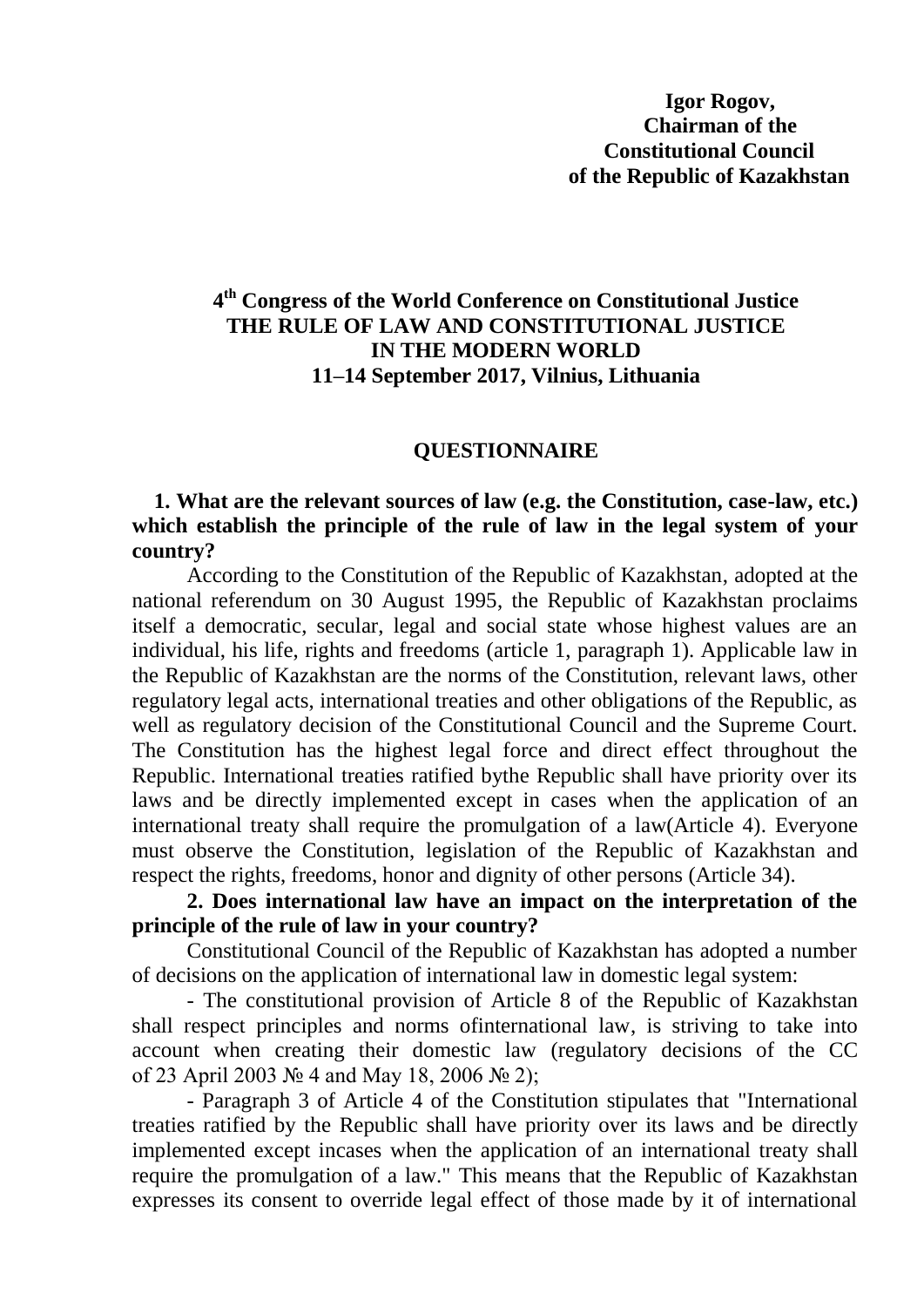treaties over domestic legislation, which are ratified by the Parliament of the Republic by the adoption of the relevant law. Direct application of international treaties have precedence over domestic law, does not mean the abolition of the norms of existing laws. The priority over the laws and the direct application of international treaties ratified by the Republic suggest situational superiority standards such contracts in the event of conflict with the norms of law. Nonratified international treaties take precedence over such laws of the Republic does not possess.

In the event that the established procedure of the international treaty of the Republic of Kazakhstan or its separate provisions contradicting the Constitution of the Republic, which has in accordance with paragraph 2 of Article 4 of the Basic Law of the highest legal force in the Republic, such treaty in whole or in part, declare unconstitutional, not enforceable (regulatory decision of the CC on October 11, 2000 № 18/2).

In the regulatory decision of the Constitutional Council of the Republic of Kazakhstan from May 7, 2001 № 6/2 confirmed the principle of supremacy of the Constitution in the Republic, is indicated to be bound by the corresponding international treaties.

### **3. Are there specific fields of law in which your Court ensures respect for the rule of law (e.g. criminal law, electoral law, etc.)?**

Constitutional Council's decisions have an impact on the development of almost all branches of law. So, in an asset of the Constitutional Council has the final decision on some of the institutions of both General and Specific parts of the Criminal Code of the Republic of Kazakhstan of July 16, 1997 № 167-I, establishing legitimate approaches to understanding, defining the principles of relations between the state and citizens, the rules of composition design crimes and determination of criminal liability, strengthening mechanisms to ensure the human rights and freedoms. The Criminal Code of the Republic of Kazakhstan from July 3, 2014 for the first time legally defined place of regulatory decisions of the Constitutional Council in the criminal law. According to its Article 1 this Code is based on the Constitution of the Republic of Kazakhstan and the generally recognized principles and norms of international law. The Constitution of the Republic of Kazakhstan has the highest legal force and direct effect throughout the Republic. In case of conflict between the provisions of this Code and the Constitution of the Republic of Kazakhstan there are act the provisions of the Constitution. The provisions of this Code shall be deemed to be unconstitutional, as infringing enshrined in the Constitution of the Republic of Kazakhstan human rights and freedoms, lose their legal force and are not subject to the application. Regulatory decisions of the Constitutional Council and the Supreme Court of the Republic of Kazakhstan are part of the criminal laws of the Republic of Kazakhstan.

In the area of civil law by the Constitutional Council made a number of legal positions, revealing the meaning of the constitutional right of ownership, the limits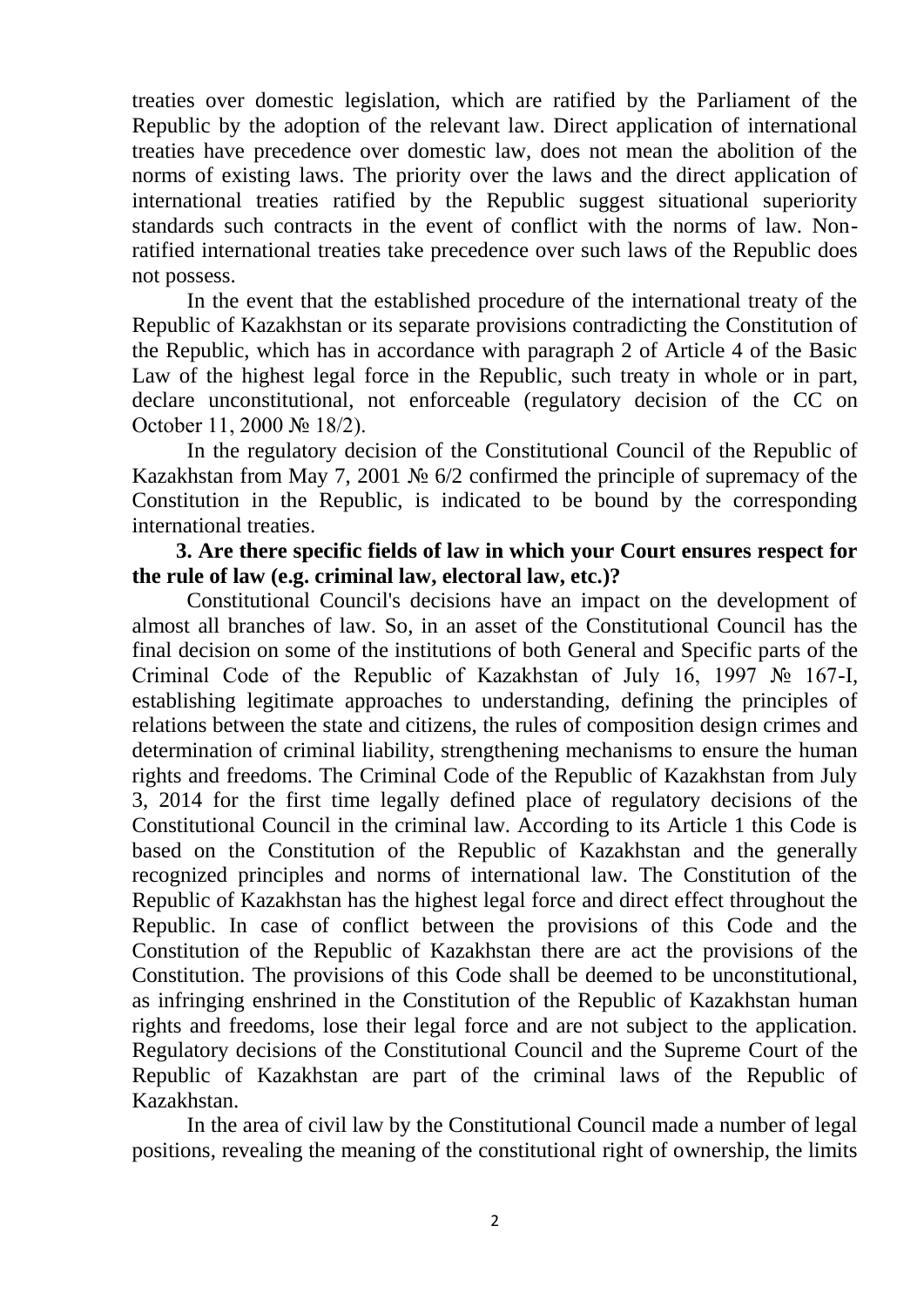there of, permissible limitations and guarantees of the legislative, judicial and other protection:

- The principles and norms of the Constitution proclaim and reinforce the security of property rights at all stages of its emergence, change and termination apply to all appropriate decision procedures of public authorities and officials, providing a stable and progressive development of society and the state, the inviolability of the human rights and freedoms (regulatory decision of the CC of 23 April 2008 № 4 and December 7, 2011 № 5);

- Paragraph 3 of Article 26 of the Constitution should be understood so that the expropriation of property is possible only with the mandatory compliance with the conditions mentioned in this norm: Firstly, for state needs, secondly, in exceptional cases stipulated by law, and thirdly, on condition of its equivalent compensation. These provisions provide guarantees for the protection of property rights, and shall be binding on the legislative and law enforcement officials in the exercise of its powers (decisions of the CC of 20 December 2000, № 21/2 and of July 1, 2005 № 4).

**<...>**

# **7. Is there individual access to your Court (direct / indirect) against general acts /individual acts? Please briefly explain the modalities / procedures.**

Citizens have no right of direct appeal to the Constitutional Council. This right they realize through the courts, that is, indirectly. In Kazakhstan, any court can appeal to the Constitutional Council in accordance with Article 78 of the Basic Law, according to which the courts shall have no right to apply laws and other regulatory legal acts infringing on the rights and liberties of an individual and a citizen established by the Constitution. If a court finds that a law or other regulatory legal act subject to application infringes on the rights and liberties of an individual and a citizen it shall suspend legal proceedings and address the Constitutional Council with a proposal to declare that law unconstitutional.

In reviewing the court of any civil, administrative, criminal and other cases, citizens can petition the court to suspend the proceedings and address the Constitutional Council, if they believe that the law or other regulatory legal act subject to application infringes on the rights and freedoms man and citizen. Practice shows that such claims be asserted by citizens and judges generally agree with their arguments. Over the years, the Constitutional Council received 66 appeals courts, many of which were initiated by citizens.

**8. Do the decisions of your Court have binding force on other courts? Do other /ordinary courts follow / respect the case-law of your Court in all cases? Are there conflicts between your Court and other (supreme) courts?**

According to the Constitutional Law of the Republic of Kazakhstan dated December 29, 1995 № 2737 "On the Constitutional Council of the Republic of Kazakhstan," a final decision of the Constitutional Council shall enter into force